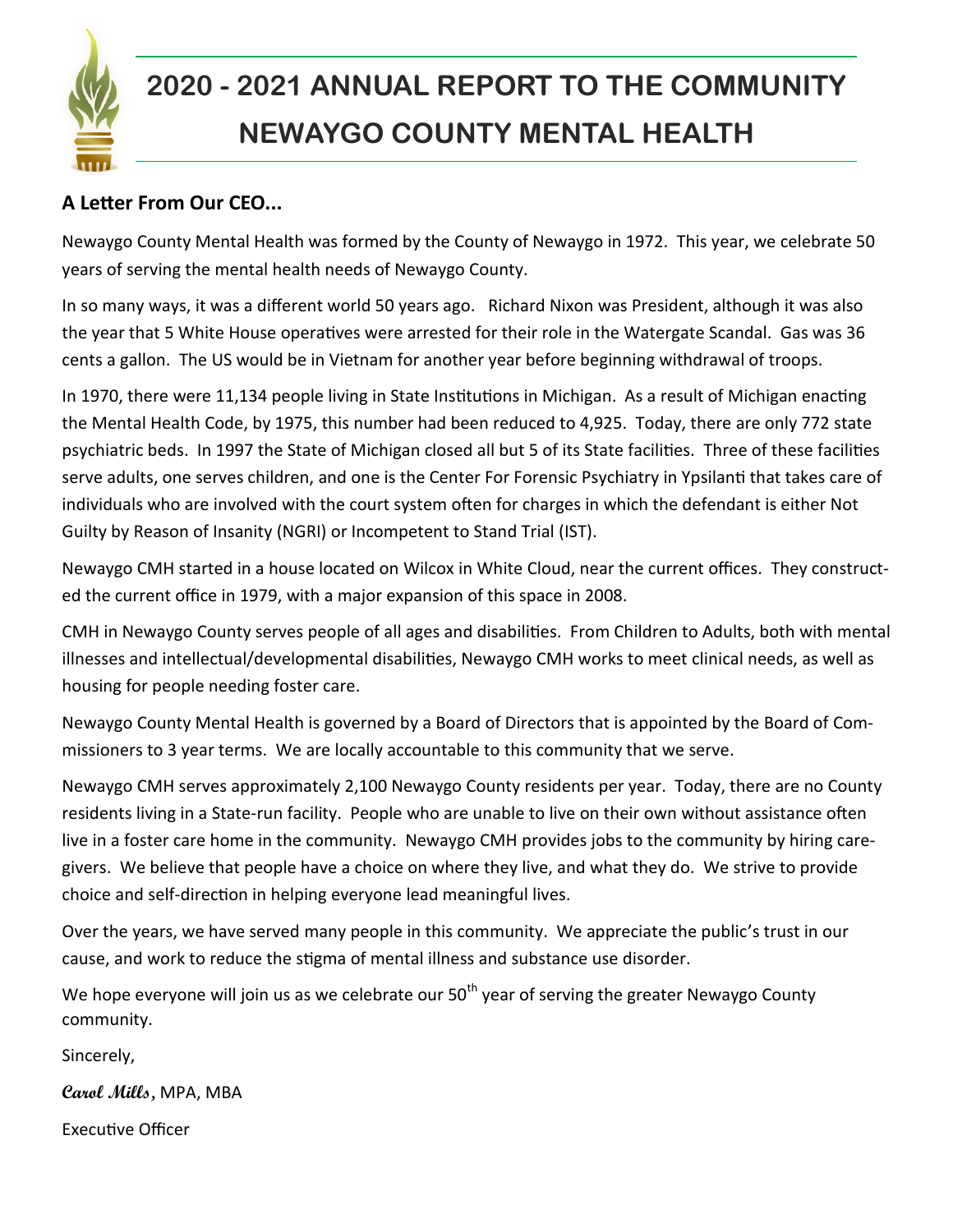#### **Peer and Recovery Coach Services in Jail**

Newaygo County Mental Health has offered peer services for our clients for many years. Recently this service was expanded to include persons who have a mental illness or Substance Use Disorder (SUD) are being discharged from the Newaygo County jail. Peers and recovery coaches assist with placement in to drug treatment centers, assisting with finding housing, and helping obtain Medicaid/insurance coverage. Peers ensure that inmates have a safe place to go when they are discharged, and can help them access needed services after their release. The goals for peer services in the jail is to reduce the number of people who end up returning to jail for various reasons, and to provide assistance to individuals to help them reintegrate into the community.



**Red Project**



In cooperation with the Red Project and the Fremont Area Community Foundation, Newaygo County Mental Health initiated a syringe exchange currently located in Fremont. The Red Project provides a syringe exchange in White Cloud every Wednesday afternoon. They provide education, recovery coaching, Narcan, a syringe exchange and any other information that persons with addiction may need regarding services. The syringe exchange also serves diabetics needle disposal services.

The funding for this project was provided by the Southeast Michigan Community Foundation. Syringe exchanges have proven to assist with harm reduction for people with addiction disorders. There are 80 operating sites in the State of Michigan.

Sterile syringes and other supplies prevent vein injuries and bacterial infections. Syringe Service programs reduce hospitalization costs and also prevent infected needles from being improperly disposed of in the community.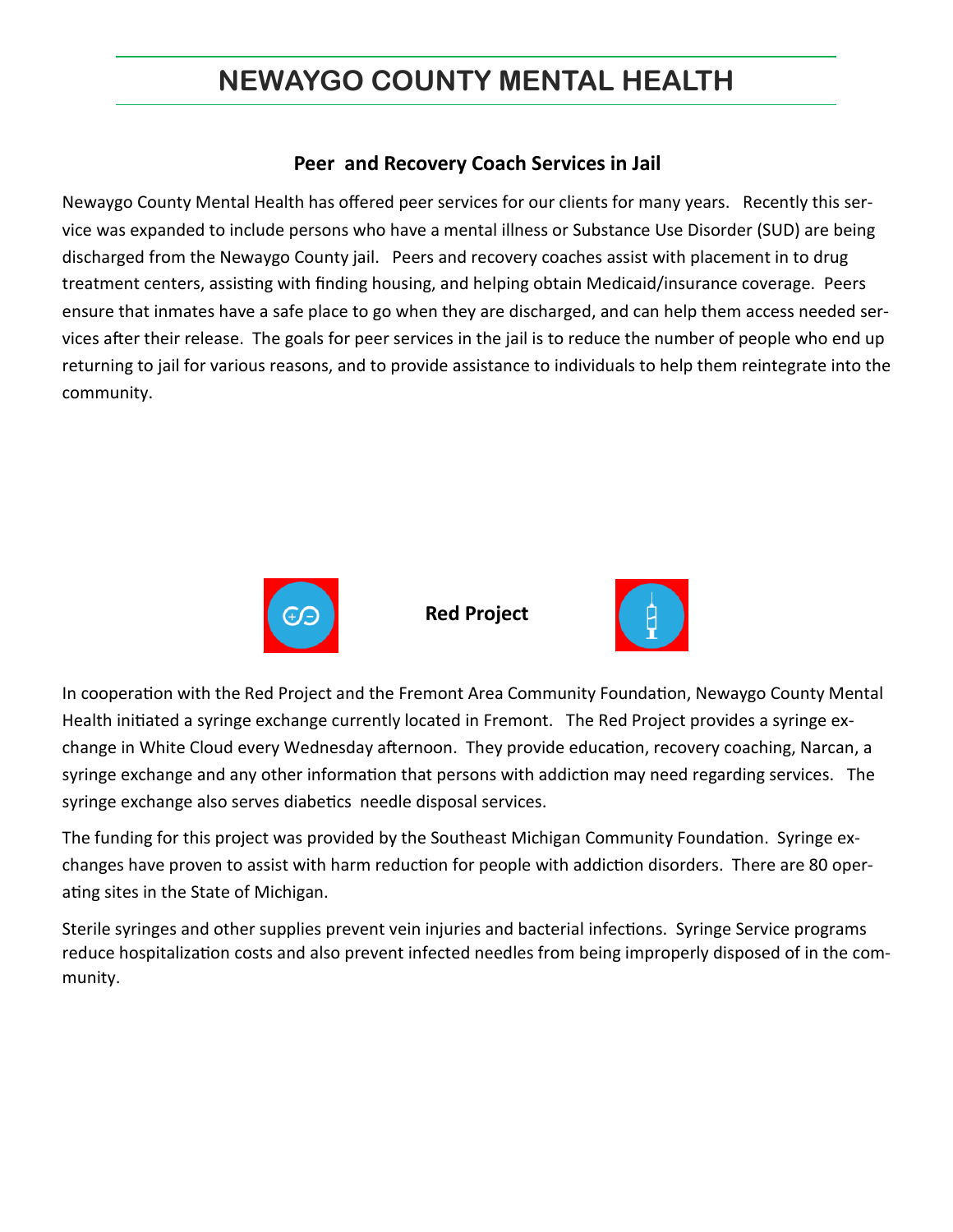#### **Homelessness and Community Mental Health**

The threat of homelessness for Newaygo County Community Mental Health (NCMH) clients has always been an ongoing problem. NCMH clients, who often have only Social Security Disability Insurance income, are limited in rental housing choices.

NCMH is battling this housing crisis by building strong working relationships with True North, Michigan Department of Health and Human Services, Michigan Works and the Fremont Area Community Foundation. The True North housing team maintains the Homeless Management Information System (HMIS), the tracking system for the homeless in the State of Michigan, as well as manages short-term homeless housing grants such as the Emergency Shelter Program which can pay for 7 day motel stays - in an eminent homelessness crisis. NCMH clients have used this short-term housing multiple times – providing NCMH clinicians time to locate and arrange a permanent housing solution. MDHHS State Emergency Relief funds help NCMH clients pay delinquent utility bills, which is often a barrier to securing housing. Michigan Works has a Felony Expungement program which allows dated felonies to be removed from a NCMH client's record, another common barrier to rental application acceptance.

With the financial support of the Fremont Area Community Foundation, NCMH is embarking on a plan to build small sustainable high quality housing in Newaygo County. Each home will be located with 'walkability' in mind, allowing NCMH clients to walk to work, walk to shopping and attend community events, all without the expense of a owning a vehicle.

Clients will be provided life skills training such as budgeting, basic housing maintenance, and personal health and fitness. Employment skills and future job placement will also be an integral piece of their transition into a permanent home of their own.

#### **Countryside Adult Foster Care Home**

In September 2021, NCMH purchased the Countryside Home after leasing it for the several decades. The home is located north of Fremont and is a four-bedroom, six-person home with 2 full sized bathrooms. After purchase of the home, renovations to the house were started. First renovation was the bedrooms, with new flooring and painted walls.

Once this was finished, we started the largest project which was to overhaul the entire kitchen area. We put in new cabinets and took out an existing counter that separated the dining room from the kitchen area. In that new space, a large island was installed along with new countertops, sink and faucet. New flooring was laid down starting in the kitchen, through the entire dining and living room areas and down the hallway to the bedrooms.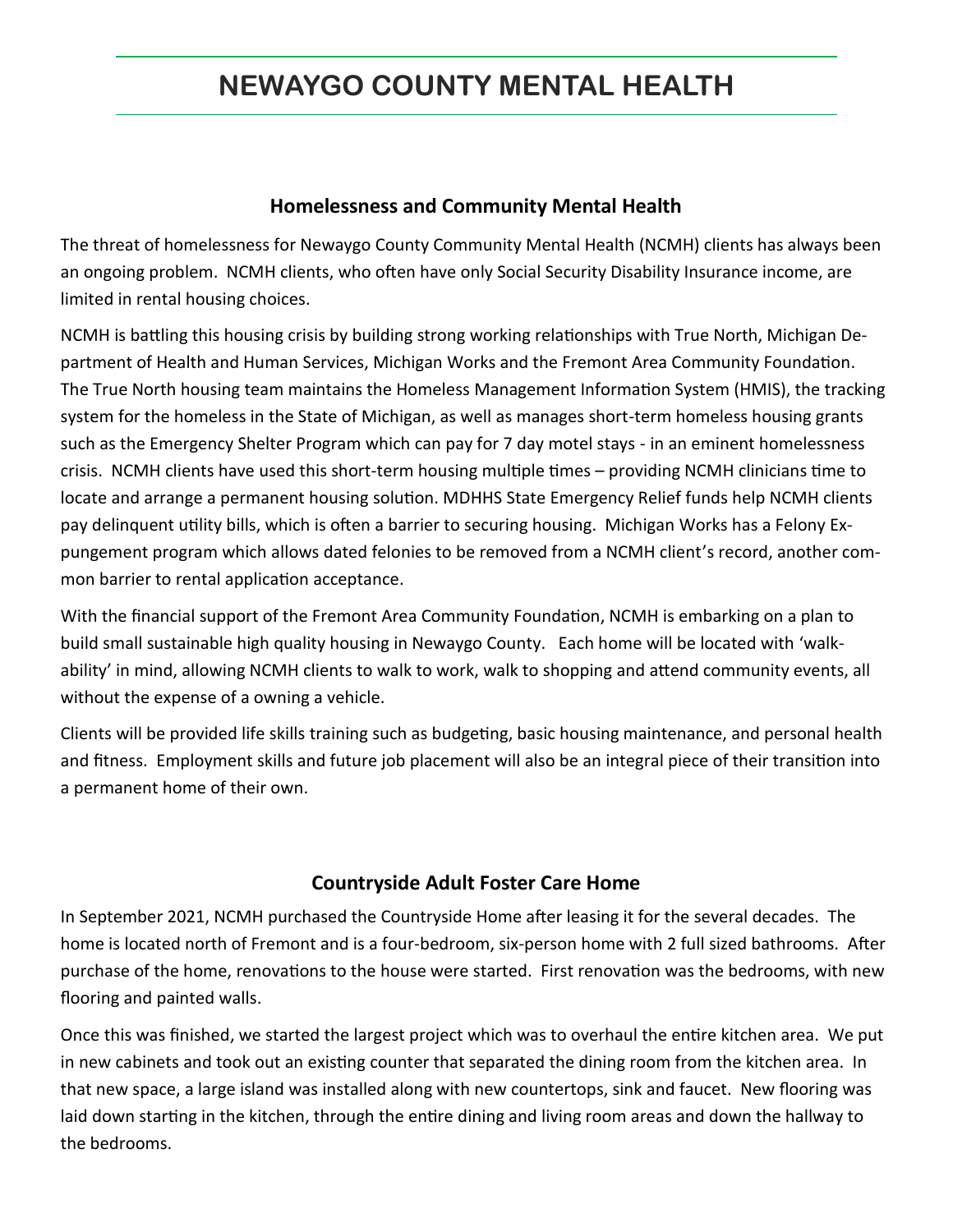The residents are all excited with the changes that were made and now can access the kitchen area much easier including those that are in wheelchairs. There is now more space to store dishes and food. In addition, a landscaping company removed all the trees next to the house and cleaned up the yard. They laid down wood chips which allowed us to create a clean area for a new wheelchair swing.



### **Client Testimony**

Since my youth I've struggled with anxiety, depression, and being uncomfortably overwhelmed by being out in the world. I've dealt with emotionally and mentally traumatizing situations involving manipulation, neglect, abandonment, and even treated like I was not normal. I stopped trusting people as a whole. I was sent to many therapists and child psychologists. I'm an extreme introvert and so for me being told time and again that I had to be out in the world to make something of myself always felt like I wasn't acceptable as who I was. When therapy didn't work I was put on a barrage of different anti-depressant/anti-anxiety meds which honestly was just a band-aid for the problem. I'd then be sent on my way to live my "fullest" life while feeling like a robot on medicine. I didn't have as many lows, but I was stripped of all my high points as well. I was numb to feeling. I spent seventeen years of my adult life avoiding therapist and medicine because I had it so cemented in my mind that therapy doesn't fix anything.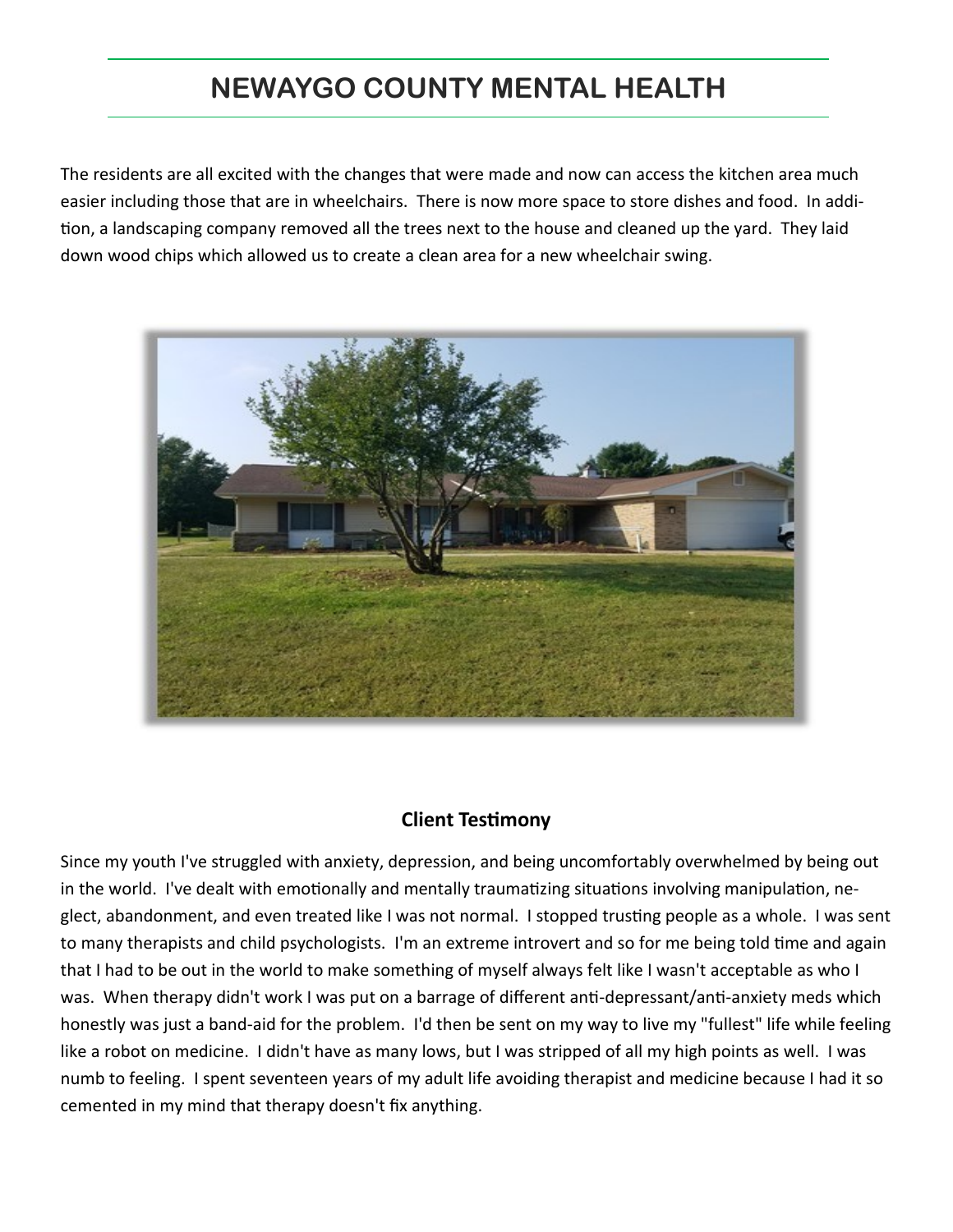More recently I wanted to face down a lot of what was troubling me, these ghosts, these regrets. I reached out to Newaygo County Mental Health in an attempt to try and find myself. I was allowed to pick whether I wished to speak with a man or woman, I was allowed a voice in the things I wanted to avoid, including talks of medicine as a cure-all. For the first time in my life a therapist didn't seem like just another person doing their job. I wasn't work, I was a person. She listened, she sympathized, and helped me to feel comfortable in my own skin. She taught me about EMDR and guided me through it. I felt more like I was talking to a friend who cared. Which, I needed that so I could be open. I needed to be able to trust someone. I was really allowed to open up about the things I'd faced in my life and breathe a sigh of relief that I was fully heard. My journey isn't over, nor will it be when my therapy is concluded, but I'm on the way to rediscovering how to accept and love who I am, as I am. I would have never found that if she'd not been the person she is. Where I'm unsure if I can give her name, I will say she has made a wonderful difference in my life and I will never forget that NCMH offered me that chance to meet with her.

#### **NCMH is Fifty!**

Newaygo County Mental Health was formed by the County of Newaygo in 1972 through this year, we celebrate 50 years of serving the mental health needs of Newaygo County. We are proud to have offered 50 years of service to the residents of Newaygo County. Our services have changed significantly over the years as we adopted and implemented many evidence based practices. Many of our services are offered in the community and in person's homes.

We look forward to serving this community for another 50 years and beyond! We will continue to adapt to the community needs and provide quality services to those in need. We thank you for all of the support this community has given us over the years.